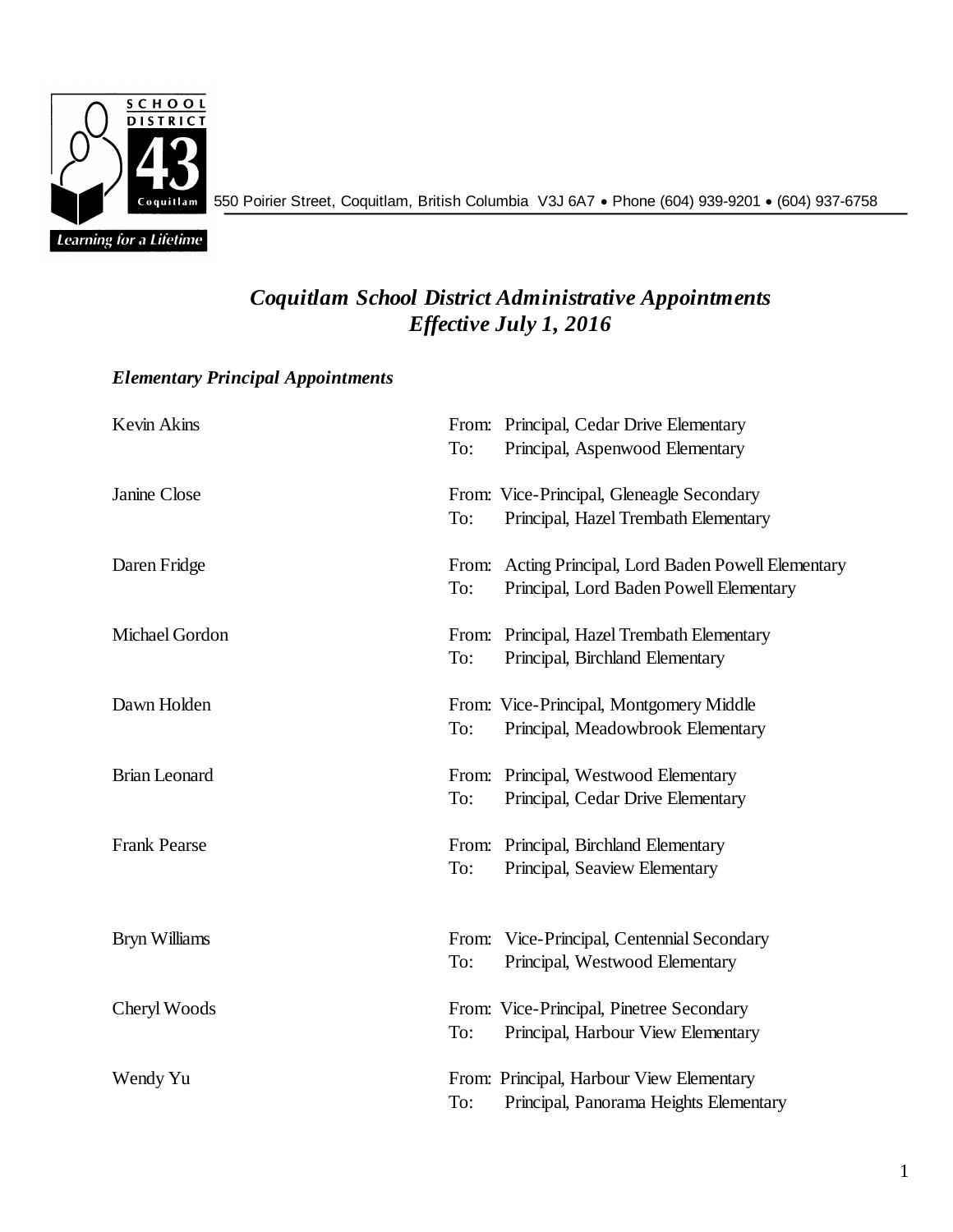| Andrea Hunter                             | To: | From: Teacher, Learning Services<br>Vice Principal, Leigh Elementary                  |
|-------------------------------------------|-----|---------------------------------------------------------------------------------------|
| <b>Middle Principal Appointments</b>      |     |                                                                                       |
| Darren MacMillan                          | To: | From: Principal, Minnekhada Middle<br>Principal, Eagle Mountain Middle                |
| <b>Susan Ross</b>                         | To: | From: Principal, Seaview Elementary<br>Principal, Minnekhada Middle                   |
| <b>Middle Vice-Principal Appointments</b> |     |                                                                                       |
| <b>Martin Bozic</b>                       | To: | From: Teacher, CABE/GOAL<br>Vice-Principal, Summit Middle                             |
| Cheryl Lloyd                              | To: | From: Teacher, Pitt River Middle<br>Vice-Principal, Kwayhquitlam Middle               |
| Deana McLean                              | To: | From: Vice-Principal, Abbotsford School District<br>Vice-Principal, Montgomery Middle |
| <b>Theresa Roberts</b>                    | To: | From: Teacher, Maillard Middle<br>Vice-Principal, Maillard Middle                     |
| <b>Secondary Principal Appointments</b>   |     |                                                                                       |
| Jeremy Clarke                             | To: | From: Principal, Panorama Heights Elementary<br>Principal, Pinetree Secondary         |
| <b>Glen Conley</b>                        | To: | From: Principal, International Education<br>Principal, Port Moody Secondary           |
|                                           |     |                                                                                       |

## *Secondary Vice-Principal Appointments*

| Lisa Dube   | From: Vice-Principal, Terry Fox Secondary<br>To: Vice-Principal, Pinetree Secondary |
|-------------|-------------------------------------------------------------------------------------|
| Kim Cuellar | From: Teacher, COL                                                                  |